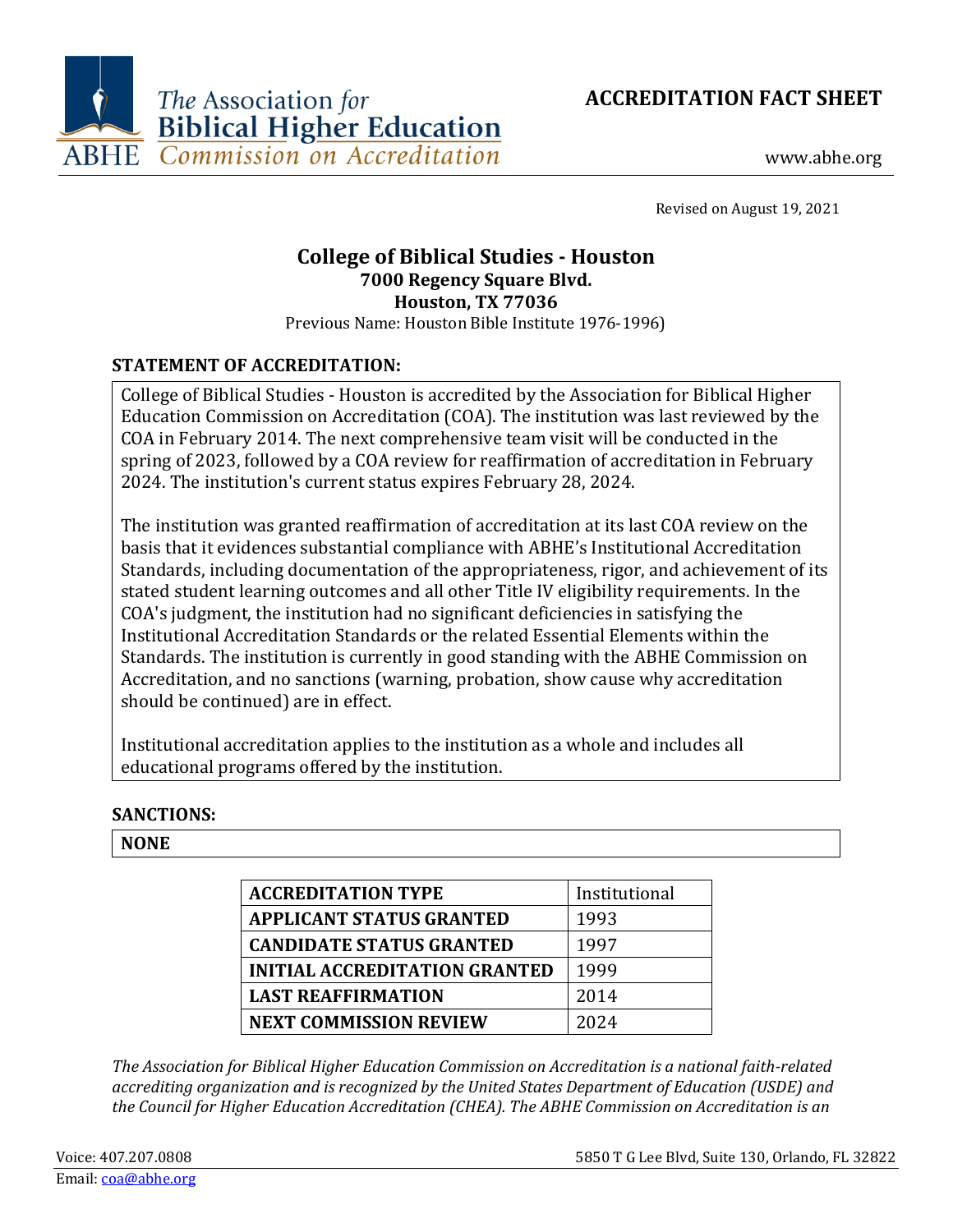*institutional and programmatic accreditor. Institutions that are institutionally accredited have been examined as a whole. Institutions that are programmatically accredited have specific programs that have been reviewed in light of ABHE standards. This statement of accreditation information is the Commission's official statement of an institution's accredited status.*

| <b>DATE</b>   | <b>ACTION</b>                                                                                                                                                                             |
|---------------|-------------------------------------------------------------------------------------------------------------------------------------------------------------------------------------------|
| June 2019     | Approved substantive change to relocate the additional location from 601 N.<br>Shortridge Road, Indianapolis, IN 46219 to 3500 DePauw Blvd., Suites 1010,<br>2020, Indianapolis, IN 46268 |
| November 2018 | Approved substantive change to merge with Crossroads Bible College (IN)<br>and establish an additional location at 601 N. Shortridge Road, Indianapolis,<br>IN 46219.                     |

### **ACCREDITATION DECISIONS:**

*Includes the following: applicant status, candidate status, initial accreditation, reaffirmation of accreditation, sanction, substantive change approval - last 5 years. Please see the "Policy on Communication of Accreditation Decisions" in the COA Manual.*

# **APPROVED DELIVERY METHODS:**

| TYPE:                             | <b>APPROVAL:</b>                                        |
|-----------------------------------|---------------------------------------------------------|
| Distance Education (online)       | The institution is authorized to offer up to 100% of an |
|                                   | academic program via distance education (online).       |
| <b>Correspondence Education</b>   | The institution is authorized to offer up to 49% of an  |
|                                   | academic program via correspondence education.          |
| <b>Competency-Based Education</b> | The institution is authorized to offer up to 49% of an  |
|                                   | academic program via competency-based education by      |
|                                   | the course/credit approach or direct assessment.        |

*Please see the "Policy on Alternative Academic Patterns" in the COA Manual.*

#### **APPROVED OFF-CAMPUS LOCATIONS:**

| <b>TYPE</b>                | <b>ADDRESS</b>                                                    |
|----------------------------|-------------------------------------------------------------------|
| <b>Additional Location</b> | 3500 DePauw Blvd., Suite 1010, Suite 2020, Indianapolis, IN 46268 |
| <b>Additional Location</b> | 2606 96th Street, Indianapolis, IN 46268                          |
| <b>Additional Location</b> | 1025 West Rudisill Boulevard, Fort Wayne, IN 46807                |
| <b>Additional Location</b> | 517 West 30th Street, Indianapolis, IN 46208                      |
| <b>Additional Location</b> | 2323 11 <sup>th</sup> Street, Gary, IN 46404                      |

*A branch campus is an additional location of an institution that is geographically apart and independent of the main campus of the institution and (1) is permanent in nature;(2) offers courses in educational programs leading to a degree, certificate, or other recognized educational credential;(3) has its own faculty and administrative or supervisory organization; and (4) has its own budgetary and hiring authority. An additional location is a facility that is geographically apart from the main campus of the institution and at which the institution offers at least 50% of a program through classroom courses, hybrid courses, or a combination of both. An additional location may qualify as a branch campus and be subject to requirements pertaining to branch campuses. An extension site is an off-campus location where less than 50% of a degree program may be earned by classroom courses, hybrid courses, or a combination of both.*